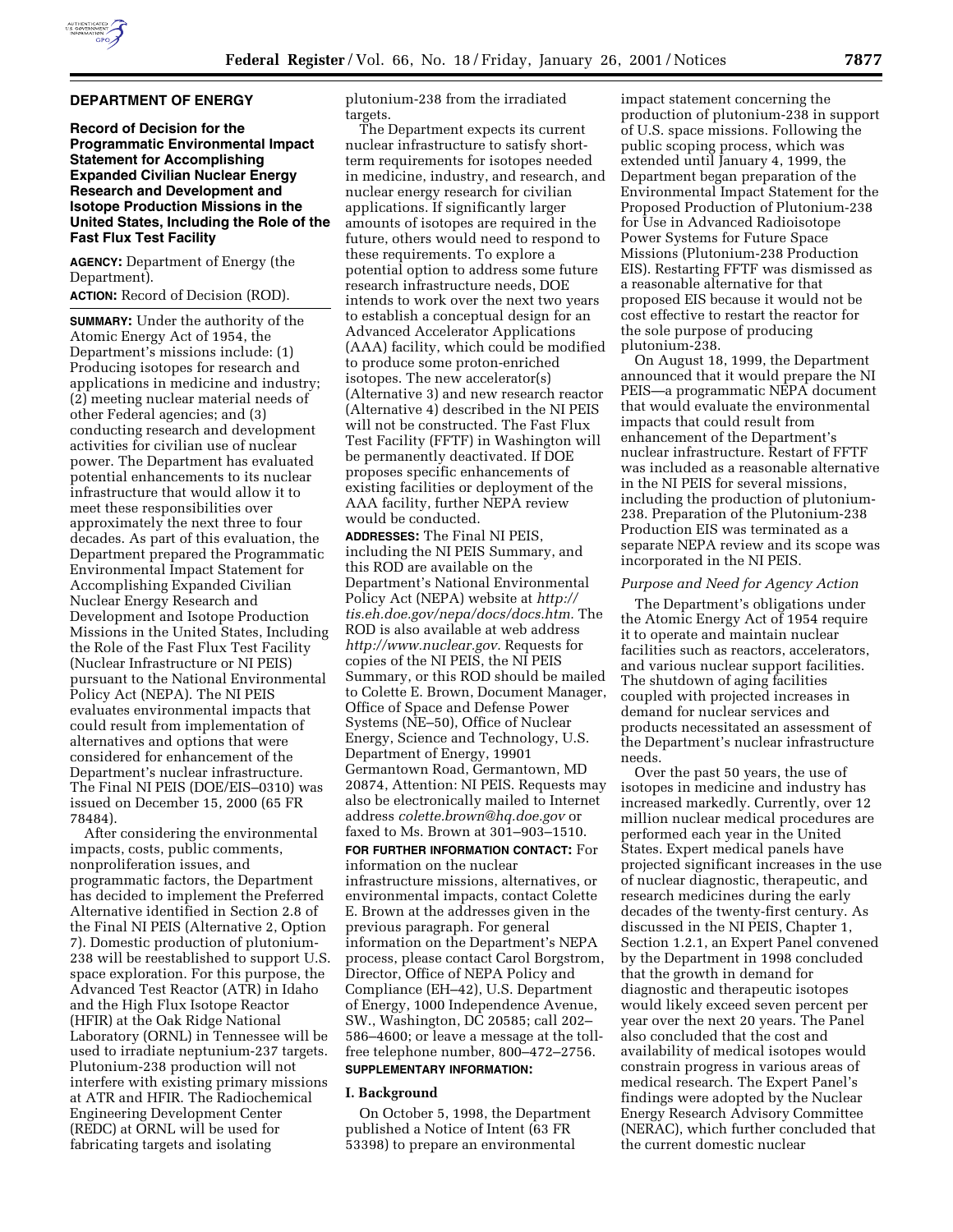infrastructure is not adequate to ensure a continued supply of medical isotopes in the face of projected increases in demand. Approximately one-half of the Department's current isotope production capability is being used. Projections of increased demands for medical isotopes indicate that the Department's production capability will be fully utilized within a decade or less in the absence of enhancements to the existing nuclear infrastructure.

The Department and its predecessor agencies have supplied plutonium-238 for U.S. space programs for more than three decades. The National Aeronautics and Space Administration (NASA) uses plutonium-238 as a source of electric power and heat for deep space missions. Nuclear reactors and chemical processing facilities at the Department's Savannah River Site (SRS) historically produced plutonium-238 for the Nation's space programs. However, all nuclear reactors at SRS have been shut down. Chemical processing facilities in F-Canyon and H-Canyon at SRS are scheduled for shutdown following completion of their current mission to prepare Cold War legacy nuclear materials and some spent nuclear fuel for disposition. In 1992, the Department signed a five-year contract to purchase up to 10 kilograms (22 pounds) of plutonium-238 per year from Russia not to exceed 40 kilograms (88 pounds) total. In 1997, a five-year contract extension was negotiated. The extension will expire in 2002. Thus far, approximately 9 kilograms (20 pounds) of plutonium-238 have been purchased from Russia under this contract. Plutonium-238 is purchased from Russia on an as-needed basis because it is costly to remove the decay products that result from an extended period of storage. As discussed in detail in Section 1.2.2 of the NI PEIS, updated mission guidance from NASA indicates that the U.S. inventory of plutonium-238 reserved for U.S. space missions is likely to be depleted by 2005. The Department must decide how to continue to meet NASA's need for plutonium-238 beyond that point.

In November 1997, the President's Committee of Advisors on Science and Technology reported that restoring a viable nuclear energy option is important to the Nation's ability to meet its expanding energy requirements (See NI PEIS, Chapter 1, Section 1.2.3). The Committee recommended that the Department reinvigorate its nuclear energy research and development activities to address potential barriers to the expanded use of nuclear power. In response to this recommendation, the Nuclear Energy Research Initiative was

started in fiscal year 1999, and the Nuclear Energy Plant Optimization Program was started in fiscal year 2000. The Nuclear Energy Research Initiative sponsors research and development focused on the removal of barriers to the expanded use of nuclear power. Nuclear Energy Plant Optimization is a costshared program with private industry that sponsors research and development intended to ensure that current nuclear plants can continue to provide electric power up to and beyond their initial 40 year license period. In June 2000, the NERAC Subcommittee on Long-Term Planning for Nuclear Energy Research developed guidelines for research and development in the areas of materials research, nuclear fuel research, and advanced reactor development. One of the Department's objectives is to provide and maintain a nuclear infrastructure that supports civilian nuclear energy research and development.

In summary, the Department's activities regarding medical isotope supplies, support of U.S. space missions, and research and development in the area of civilian nuclear technology will require an appropriate nuclear infrastructure. In reaching its decision concerning a nuclear infrastructure appropriate for the next 35 years, the Department assigned equal priority to all of these responsibilities.

#### *NEPA Process*

On September 15, 1999, the Department published a Notice of Intent in the **Federal Register** (64 FR 50064) to prepare the NI PEIS. The 45-day scoping period for the NI PEIS ended on October 31, 1999. Scoping meetings were held in locations central to potentially affected areas (Oak Ridge, Tennessee; Idaho Falls, Idaho; and Richland, Washington), as well as areas in which the alternatives would have little or no environmental impact, but in which there was public interest (Hood River, Oregon; Portland, Oregon; Seattle, Washington; and Washington, D.C.).

The Department received approximately 7,000 scoping comments. As a result of comments received during the scoping period, a new alternative (Permanently Deactivate FFTF with No New Missions) was added to the alternatives evaluated in the NI PEIS, the Fluorinel Dissolution Process Facility (FDPF) in Idaho was added as a processing facility for the processing of plutonium-238, and a commercial light water reactor at a generic site was added as a candidate irradiation facility for the production of plutonium-238. Other comments included requests for

inclusion of information about cleanup and environmental contamination at Hanford, nonproliferation issues including the proposed import of German SNR–300 fuel, transition of FFTF stewardship after it is deactivated, the restart of FFTF and associated budget constraints, and the Tri Party Agreement at Hanford. This information was included in the Draft NI PEIS and/ or the separate *NI Nonproliferation Impact Assessment* report.

Availability of the Draft NI PEIS was announced in the **Federal Register** on July 28, 2000 (65 FR 46443). The public comment period extended through September 18, 2000. Seven public hearings were held during late August and early September 2000 at the same locations as the scoping meetings. Pursuant to the Council on Environmental Quality regulations (40 CFR 1505.1(e)), agencies are encouraged to make ancillary decision documents available to the public before a decision is made. The associated cost report and nonproliferation report were made available to the public on August 24, 2000, and September 8, 2000, respectively. The Department mailed these documents to approximately 730 interested parties, and the reports were made available immediately upon release on the Office of Nuclear Energy, Science and Technology website (http:/ /www.nuclear.gov) and in public reading rooms.

Over 6,000 comments were received during the comment period for the Draft NI PEIS. While a wide variety of comments was received, the dominant concerns focused on the: (1) Purpose and need for enhancements to the Department's nuclear infrastructure; (2) impact of certain alternatives on the cleanup efforts at candidate sites and compliance with the existing cleanup agreements; (3) management and disposition of nuclear waste and spent nuclear fuel resulting from implementation of the alternatives; (4) costs and cost benefits of the alternatives; (5) potential effects on nuclear weapons nonproliferation; (6) fairness and effectiveness of the public involvement and decision process; (7) impacts on human health and water quality; (8) safety of reactor operations; (9) use of plutonium-238 in space applications; and (10) restart or deactivation of the Fast Flux Text Facility (FFTF). Comments were considered by the Department and responses were included in Volume 3 of the Final NI PEIS. The NI PEIS was revised in response to comments wherever appropriate. The Notice of Availability for the Final NI PEIS was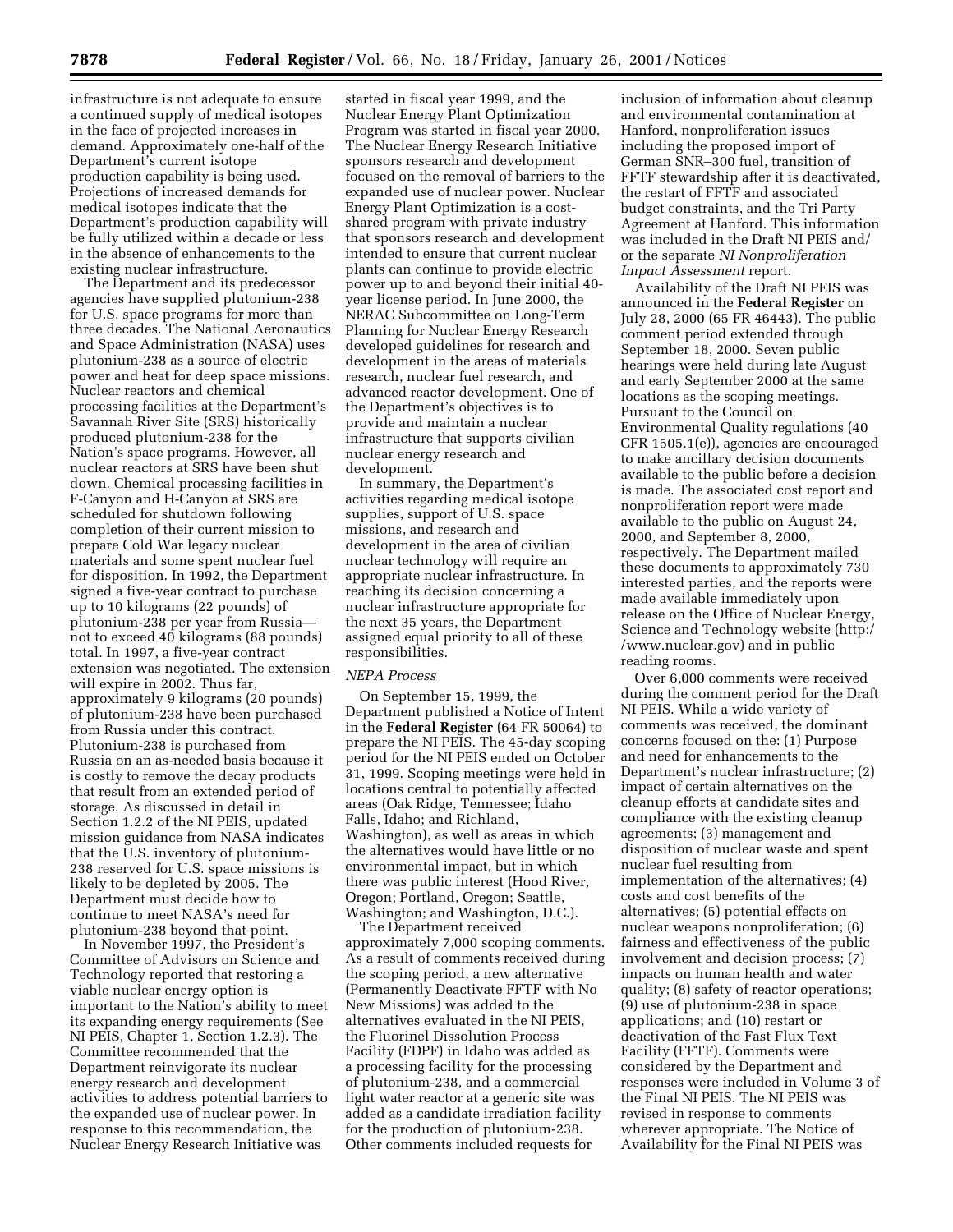published in the **Federal Register** on December 15, 2000 (65 FR 78484).

# **II. Facility and Site Options**

#### *Candidate Irradiation Facilities*

Three nuclear reactors were included in the environmental evaluation as candidate irradiation facilities: ATR at Idaho National Engineering and Environmental Laboratory (INEEL); HFIR at ORNL; and FFTF at the Hanford Site. Environmental impacts were also estimated for a generic CLWR, one or two new accelerators at an unspecified Departmental site, and a new research reactor at an unspecified Departmental site.

ATR is a light-water-cooled and -moderated nuclear reactor with a design thermal power of 250 megawatts. Special features of ATR include high neutron flux levels and the ability to vary power to fit different experiment needs in different test positions. ATR operates with highly enriched uranium fuel (uranium fuel containing more than 20 percent uranium-235). The primary mission at ATR is to support naval reactor research and development. The Department proposes to use ATR for isotope production and civilian nuclear energy research missions on a noninterference basis. The Department estimates that ATR alone could produce up to 5 kilograms (11 pounds) of plutonium-238 per year and could be used in combination with any one of the candidate processing facilities for plutonium-238 production.

HFIR is a light-water-cooled and -moderated reactor operated at a thermal power level of 85 megawatts. It is used for both isotope production and neutron research. Originally designed to operate at a full power level of 100 megawattsthermal, it currently operates at a maximum authorized power level of 85 megawatts-thermal to extend the useful life of the reactor. The reactor operates with highly enriched uranium fuel. The primary mission at HFIR is neutron research for the Department's Office of Science. Civilian nuclear energy research and additional isotope production will be undertaken on a noninterference basis. To complement plutonium-238 production at ATR, HFIR could produce up to 2 kilograms (4.4 pounds) per year.

FFTF is a 400-megawatts-thermal, sodium-cooled nuclear test reactor. It was operated from April 1982 to December 1993. FFTF was used primarily to evaluate reactor fuels and different fuel assembly materials during its 10 years of operation. It also supported test programs for industry, nuclear energy (domestic and

international), medical isotope applications and research, space nuclear power, and fusion research programs. FFTF was placed in standby condition in 1993 because of a lack of economically viable missions. Reactor fuel has been removed. The Main Heat Transport System is being operated at approximately 200 °C (400 °F) to keep sodium coolant in the reactor liquefied and circulating. Restarting FFTF would require mechanical equipment upgrades and replacement of outdated control and computer systems. FFTF initially would have operated with mixed-oxide (uranium-plutonium) fuel, followed by operation with uranium fuel. Had FFTF been selected as an irradiation facility, production of medical isotopes and civilian nuclear technology research would have been the primary missions at FFTF.

A CLWR was evaluated as an irradiation facility for plutonium-238 production. No specific light water reactor was selected. Thus, typical characteristics of CLWRs were assumed for the environmental analysis. A typical pressurized water reactor core consists of 170 to 200 fuel assemblies arranged in the reactor vessel in an approximately cylindrical pattern. Most pressurized water reactors operating in the United States are licensed to operate at thermal power levels of 2,500 to 3,500 megawatts for net station electric outputs of 800 to 1,200 megawattselectric. The primary mission of a CLWR is the production of electric power. Plutonium-238 production would have been conducted on a noninterference basis. Had a CLWR been selected for production of plutonium-238, site specific NEPA reviews would have been conducted prior to selection of a CLWR.

The Department considered construction of one or two accelerators at an unspecified DOE site as candidate irradiation facilities. Environmental impacts that could have resulted from construction and operation of the accelerator(s) used preconceptual designs for low- and high-energy accelerators. The low-energy accelerator was designed to support medical and industrial isotope production as well as civilian nuclear energy research. The high-energy accelerator was designed to support plutonium-238 production and civilian nuclear energy research. The preconceptual designs are described in the NI PEIS. Had either or both accelerator(s) been selected for implementation, site-specific NEPA reviews would have been conducted prior to site selection and production of isotopes and civilian nuclear energy

research would have been the primary missions at those facilities.

The Department also considered construction of a new research reactor at an unspecified DOE site as a candidate irradiation facility. A preconceptual design was developed for a new research reactor that would: (1) Produce medical and industrial isotopes, (2) produce up to 5 kilograms (11 pounds) of plutonium-238 per year, and (3) support civilian nuclear energy research and development. The new research reactor would have been fueled by lowenriched uranium (uranium fuel containing less than 20 percent uranium-235). This preconceptual design included the basic elements of the research reactor facility sufficient for the environmental analysis. Had a new research reactor been selected for implementation, site-specific NEPA reviews would have been conducted prior to site selection. Production of isotopes and civilian nuclear energy research would have been the primary missions at the new research reactor.

## *Candidate Target Fabrication and Postirradiation Processing Facilities*

Processing facilities at three Departmental sites were included in the environmental evaluation as candidate target fabrication and postirradiation processing facilities: REDC at ORNL; FDPF at INEEL; the Fuels and Materials Examination Facility (FMEF) at Hanford; and the Radiochemical Processing Laboratory (RPL)/ Development Fabrication Test Laboratory (Building 306–E), also at Hanford. Environmental impacts were also estimated for a new generic support facility at an unspecified DOE site.

REDC at ORNL is a companion facility to HFIR. REDC's two buildings house shielded hot cells and analytical laboratories. These hot cells and laboratories are used in the fabrication of fuel rods and targets for irradiation and to process irradiated rods and targets for the separation and purification of transuranic elements, process development, and product purification and packaging. Several alternatives and options (including the Preferred Alternative) included the use of ORNL's REDC Building 7930 for storage of neptunium-237 and fabrication and postirradiation processing of neptunium-237 targets.

The REDC hot cell facilities to be used under the Preferred Alternative have not yet been used for any mission. Activities required for target fabrication will take place in shielded glove boxes. Mechanical operations involved in the final target fabrication present lesser hazards that may permit them to be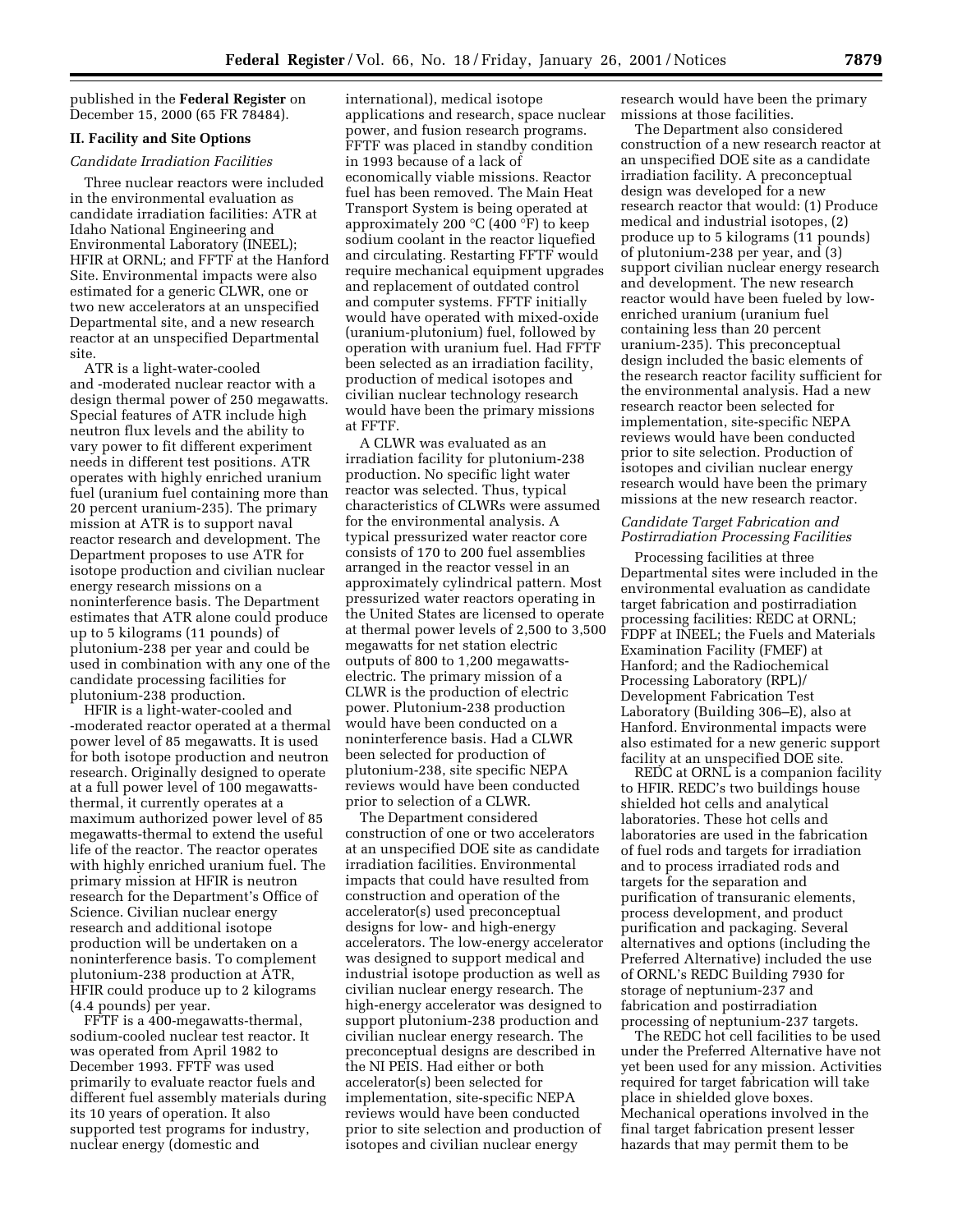carried out in open boxes. Cell E will contain processing equipment to purify the separated plutonium-238 product, prepare the plutonium oxide, and transfer the oxide into shipping containers. Cell E will also contain vertical storage wells for dry storage of neptunium and other actinides. Cell D activities will include receipt of irradiated targets, as well as target dissolution, chemical separation of neptunium and plutonium from fission products, and partitioning and purification of neptunium. Cell D also contains process equipment to remove transuranic elements from the aqueous waste streams and vitrifying waste.

FDPF is in the Idaho Nuclear Technology and Engineering Center (INTEC), which is located northeast of the Central Facilities Area at INEEL and approximately 3.2 kilometers (2 miles) southeast of ATR. FDPF was a candidate fabrication and postirradiation processing facility in several options under Alternatives 1 through 4. FDPF has no current mission. Historically, INTEC reprocessed spent nuclear fuel from U.S. Government reactors to recover reusable highly enriched uranium. After the Department announced in April 1992 that it would no longer reprocess spent fuel, reprocessing operations at INTEC ended.

Two buildings at INTEC were candidate storage and processing sites for plutonium-238 production: Building CPP–651, the Unirradiated Fuel Storage Facility, and Building CPP–666, FDPF. Under this alternative, chemical separation would occur in the FDPF cell using small centrifugal contactors installed for that purpose. Neptunium-237 would have been stored in FDPF or Building CPP–651, which is located within 100 meters (328 feet) of FDPF. There are 100 in-ground, concreteshielded storage well positions in this vault. Each storage well contains a rack that can be modified to house containers for neptunium-237.

Hanford's FMEF was a candidate facility for storage of neptunium-237, fabrication of neptunium-237 targets, and processing of irradiated neptunium-237 targets for several options under Alternatives 1 through 4. FMEF could have supported medical and industrial production mission and civilian nuclear energy research and development mission activities at the Hanford Site under Alternative 1. FMEF is west of FFTF in the 400 Area of Hanford. It was built during the late 1970s and early 1980s as a major addition to the breeder reactor technology development program at Hanford. Although it has never been used, the facility was

constructed to perform fuel fabrication and development and postirradiation examination of breeder reactor fuels.

FMEF is currently being maintained in mission-ready condition. In 1998, to reduce the cost of maintaining the facility, many systems were shut down and most hazardous materials were removed from the building. FMEF is uncontaminated because no nuclear materials have been introduced. Some critical systems remain in operation, e.g., the fire detection and protection systems. To avoid freezing of the fire protection water systems, limited heating and ventilation remains operational. Electric power and lighting remain available, and the freight elevator remains in service to support routine facility inspection and maintenance. The use of FMEF for neptunium-237 target material storage, target fabrication, and post-irradiation processing would have required construction of a new 76-meter (250 foot) stack.

Two Hanford 300 Area facilities were considered for support of medical and industrial isotope target fabrication and post-irradiation processing: RPL and Building 306–E. RPL/306–E were candidate facilities to support medical and industrial isotope production and civilian nuclear energy research and development activities. RPL would have been the primary site for fabricating the radioactive targets (i.e., targets containing radium-226 or recycled materials from previous irradiations).

Total space within RPL is 13,350 square meters (143,700 square feet), of which 4,140 square meters (44,500 square feet) are occupied by general chemistry laboratories. A recent space utilization survey of RPL indicated that 646 square meters (6,950 square feet), representing 15.6 percent of the laboratory area, are presently unoccupied. All of the occupied and nearly all of the unoccupied laboratories are functional and equipped with standard utilities. Of the 79 functional fume hoods and 23 shielded glove boxes, 50 fume hoods and 15 glove boxes are available for additional work.

Building 306–E was constructed in 1956 as part of the nuclear material production program at Hanford. It was used to develop the co-extrusion process for N-Reactor fuel. Major upgrades and renovations were completed in the late 1960s and early 1970s to support the civilian reactor development program. These activities would not have impacted current missions at the facilities.

A new generic support facility would have had the mission of preparing medical and industrial isotope targets

for irradiation, processing exposed targets, and housing the materials research and development activities in association with Alternatives 3 and 4. Siting of the generic support facility for medical and industrial isotope production would have required that the facility be located in the same general vicinity (within 0.2 to 20 kilometers [0.07 to 12.4 miles]) as the new irradiation facility (accelerator or reactor). Collocation with the irradiation facility would have been needed to process irradiated target materials promptly after removal from the reactor/ accelerator and to minimize transportation time. Although the facility could have been located within the irradiation facility security protection area, the lack of a defense mission and the lack of a fissile material presence in the generic support facility indicate that a high level of physical protection would not have been warranted.

#### **III. Alternatives and Options**

The Department evaluated potential environmental impacts that could result from implementation of alternatives and options that support isotope production and civilian nuclear energy research. A No Action Alternative and five programmatic alternatives were assessed. Table 1 summarizes the facilities associated with each alternative option.

#### *No Action Alternative*

Under the No Action Alternative (maintain status quo), FFTF would have been maintained in standby status for 35 years. Ongoing operations at existing facilities would have continued. The Department would not establish a domestic plutonium-238 production capability, but would have continued to purchase Russian plutonium-238 to meet the long-term needs of future U.S. space missions. For the purposes of the environmental analysis, it was assumed that the purchase of plutonium-238 from Russia would continue as needed to support U.S. space missions. The environmental analysis included transportation impacts that could result from the purchase of up to 175 kilograms (385.8 pounds) of plutonium-238 from Russia. Any purchase of plutonium-238 beyond that currently available in the United States through the existing contract would require additional NEPA review. The Department's medical and industrial isotope production and civilian nuclear energy research and development activities would have continued at the current operating levels. A consequence of a No Action decision would have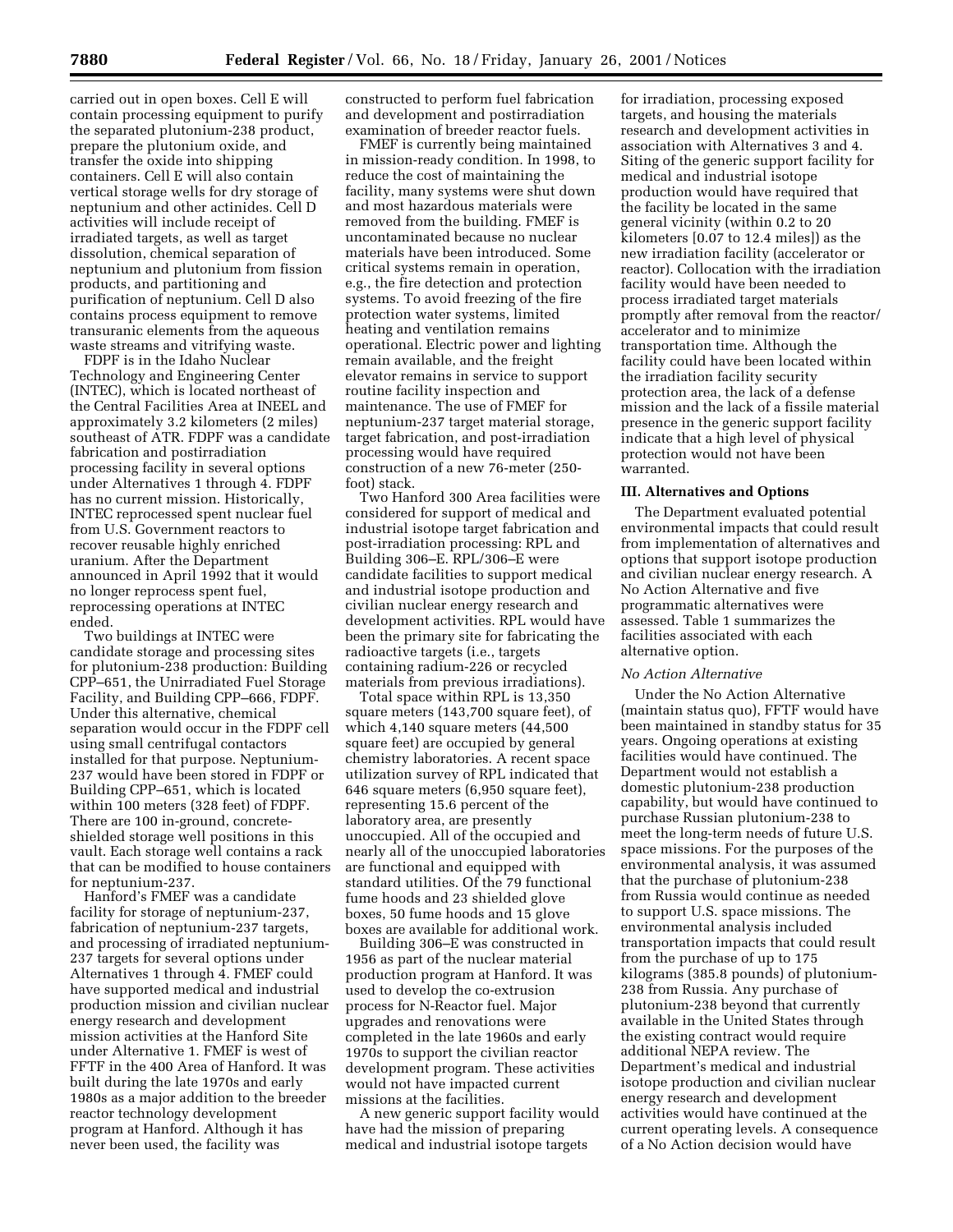been the need to determine the future of Therefore, the impacts of possible future the neptunium-237 stored at SRS.

transportation and storage of

neptunium-237 were evaluated as part of the No Action Alternative. **BILLING CODE 6450–01–P**

▀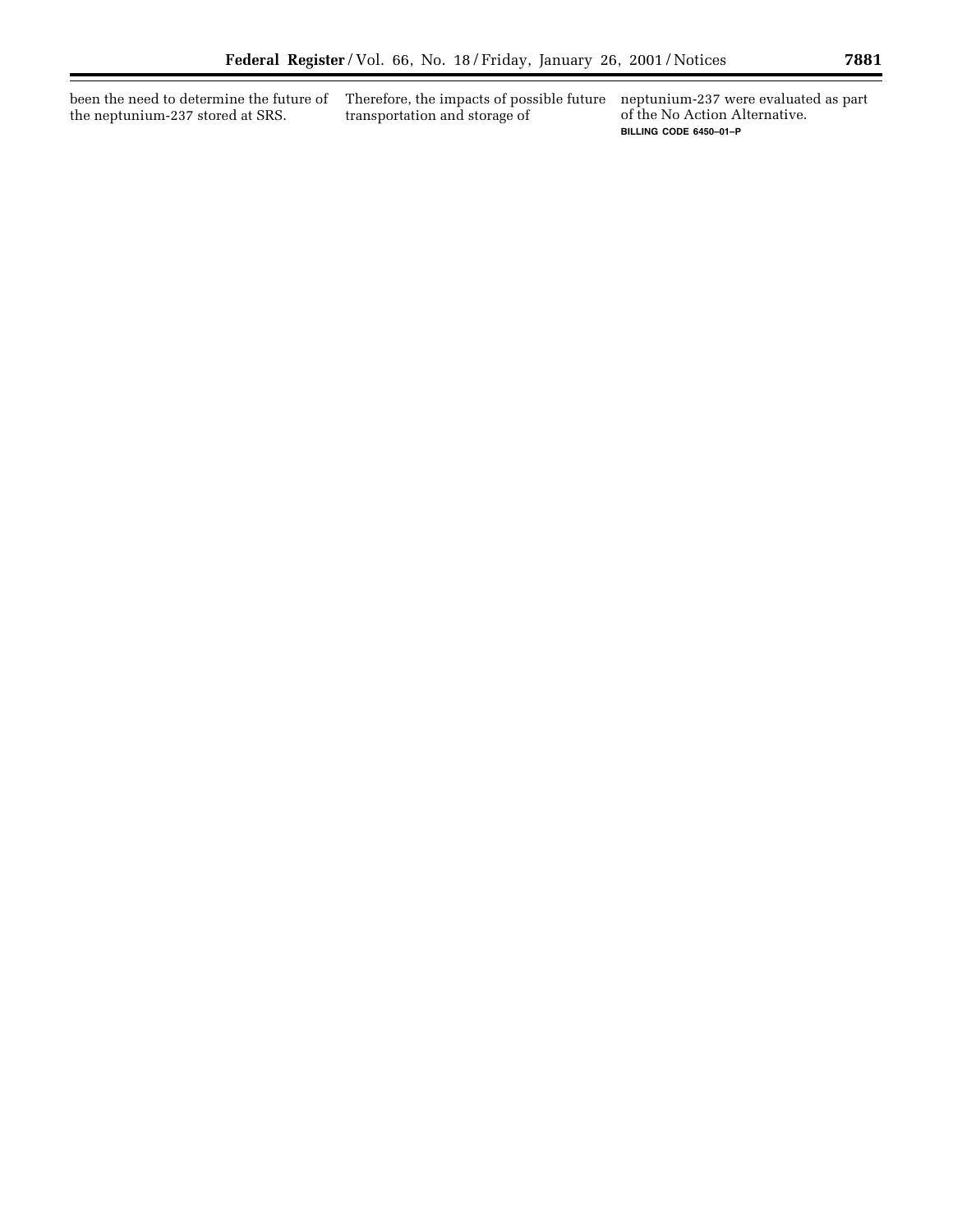|                                                                                                 |                         |                                       | <b>Plutonium-238 Production Mission</b> |                                                                   | <b>Medical and Industrial Isotopes</b><br><b>Production and</b><br><b>Nuclear Research and</b><br><b>Development Mission</b> |                                                            |
|-------------------------------------------------------------------------------------------------|-------------------------|---------------------------------------|-----------------------------------------|-------------------------------------------------------------------|------------------------------------------------------------------------------------------------------------------------------|------------------------------------------------------------|
|                                                                                                 | Option<br><b>Number</b> | <b>Irradiation</b><br><b>Facility</b> | <b>Storage Facility</b>                 | <b>Target</b><br><b>Fabrication and</b><br>Processing<br>Facility | <b>Storage Facility</b>                                                                                                      | <b>Target</b><br>Fabrication<br>and Processing<br>Facility |
| <b>No Action</b><br><b>Alternative</b>                                                          | $\mathbf{1}$            | -                                     |                                         |                                                                   |                                                                                                                              |                                                            |
|                                                                                                 | $\overline{c}$          | $\overline{\phantom{0}}$              | <b>REDC</b>                             | $\overline{\phantom{0}}$                                          |                                                                                                                              |                                                            |
|                                                                                                 | $\overline{\mathbf{3}}$ | $\overline{\phantom{0}}$              | CPP-651                                 | -                                                                 |                                                                                                                              | $\overline{\phantom{0}}$                                   |
|                                                                                                 | $\overline{4}$          | —                                     | <b>FMEF</b>                             | └                                                                 |                                                                                                                              |                                                            |
| Alternative 1:<br><b>Restart FFTF</b>                                                           | $\mathbf{1}$            | <b>FFTF</b> <sup>a</sup>              | <b>REDC</b>                             | <b>REDC</b>                                                       | RPL/306-E                                                                                                                    | RPL/306-E                                                  |
|                                                                                                 | $\overline{c}$          | FFTF <sup>a</sup>                     | FDPF/CPP-651                            | <b>FDPF</b>                                                       | RPL/306-E                                                                                                                    | RPL/306-E                                                  |
|                                                                                                 | 3                       | FFTF <sup>a</sup>                     | <b>FMEF</b>                             | <b>FMEF</b>                                                       | <b>FMEF</b>                                                                                                                  | <b>FMEF</b>                                                |
|                                                                                                 | $\overline{\mathbf{4}}$ | $\overline{FFTF^b}$                   | <b>REDC</b>                             | <b>REDC</b>                                                       | RPL/306-E                                                                                                                    | RPL/306-E                                                  |
|                                                                                                 | 5                       | $\overline{FFTF^b}$                   | FDPF/CPP-651                            | <b>FDPF</b>                                                       | RPL/306-E                                                                                                                    | RPL/306-E                                                  |
|                                                                                                 | 6                       | FFTF <sup>b</sup>                     | <b>FMEF</b>                             | <b>FMEF</b>                                                       | <b>FMEF</b>                                                                                                                  | <b>FMEF</b>                                                |
| <b>Alternative 2:</b><br><b>Use Only</b><br><b>Existing</b><br>Operational<br><b>Facilities</b> | $\mathbf{1}$            | <b>ATR</b>                            | <b>REDC</b>                             | <b>REDC</b>                                                       | ÷,                                                                                                                           |                                                            |
|                                                                                                 | $\overline{2}$          | <b>ATR</b>                            | FDPF/CPP-651                            | <b>FDPF</b>                                                       | -                                                                                                                            | $\overline{\phantom{0}}$                                   |
|                                                                                                 | 3                       | <b>ATR</b>                            | <b>FMEF</b>                             | <b>FMEF</b>                                                       | -                                                                                                                            | $\overline{\phantom{0}}$                                   |
|                                                                                                 | $\overline{\mathbf{4}}$ | <b>CLWR</b>                           | <b>REDC</b>                             | <b>REDC</b>                                                       | -                                                                                                                            | $\overline{\phantom{0}}$                                   |
|                                                                                                 | 5                       | <b>CLWR</b>                           | FDPF/CPP-651                            | <b>FDPF</b>                                                       | <u></u>                                                                                                                      | L.                                                         |
|                                                                                                 | 6                       | <b>CLWR</b>                           | <b>FMEF</b>                             | <b>FMEF</b>                                                       | i.                                                                                                                           |                                                            |
|                                                                                                 | $\overline{7}$          | <b>HFIR</b><br>and ATR                | <b>REDC</b>                             | <b>REDC</b>                                                       | L,                                                                                                                           |                                                            |
|                                                                                                 | 8                       | <b>HFIR</b><br>and ATR                | FDPF/CPP-651                            | <b>FDPF</b>                                                       | $\overline{a}$                                                                                                               |                                                            |
|                                                                                                 | 9                       | <b>HFIR</b><br>and ATR                | <b>FMEF</b>                             | <b>FMEF</b>                                                       |                                                                                                                              |                                                            |
| Alternative 3:<br><b>Construct New</b><br>Accelerator(s)                                        | $\mathbf{1}$            | New                                   | <b>REDC</b>                             | <b>REDC</b>                                                       | New <sup>c</sup>                                                                                                             | New <sup>c</sup>                                           |
|                                                                                                 | $\mathbf{2}$            | New                                   | FDPF/CPP-651                            | <b>FDPF</b>                                                       | New <sup>c</sup>                                                                                                             | New <sup>c</sup>                                           |
|                                                                                                 | $\overline{\mathbf{3}}$ | New                                   | <b>FMEF</b>                             | <b>FMEF</b>                                                       | New <sup>c</sup>                                                                                                             | New <sup>c</sup>                                           |
| <b>Alternative 4:</b><br><b>Construct New</b><br>Research<br>Reactor                            | $\mathbf{1}$            | New                                   | <b>REDC</b>                             | <b>REDC</b>                                                       | New <sup>c</sup>                                                                                                             | New <sup>c</sup>                                           |
|                                                                                                 | $\overline{2}$          | New                                   | FDPF/CPP-651                            | <b>FDPF</b>                                                       | New <sup>c</sup>                                                                                                             | New <sup>c</sup>                                           |
|                                                                                                 | $\overline{3}$          | New                                   | <b>FMEF</b>                             | <b>FMEF</b>                                                       | New <sup>c</sup>                                                                                                             | New <sup>c</sup>                                           |
| Alternative 5:<br>Permanently<br>Deactivate<br>FFTF (with No<br><b>New Missions</b> )           |                         |                                       |                                         |                                                                   |                                                                                                                              |                                                            |

# Table 1 Nuclear Infrastructure Alternatives and Options

a. Hanford FFTF would have operated with mixed oxide fuel for 21 years and highly enriched uranium fuel for 14 years.

b. Hanford FFTF would have operated with mixed oxide fuel for 6 years and highly enriched fuel for 29 years.

c. The new facility would not have been required if a site had been selected with available support capability and infrastructure. Key: ATR, Advanced Test Reactor at INEEL; CLWR, commercial light water reactor; CPP-651, INEEL Building CPP-651 Storage Vault; FDPF, Fluorinel Dissolution Process Facility at INEEL; FFTF, Fast Flux Test Facility at Hanford; FMEF, Fuels and Materials Examination Facility at Hanford; HFIR, High Flux Isotope Reactor at ORNL; REDC, Radiochemical Engineering Development Center at ORNL; RPL/306-E, Radiochemical Processing Laboratory at Hanford, Building 306-E.

**BILLING CODE 6450–01–C**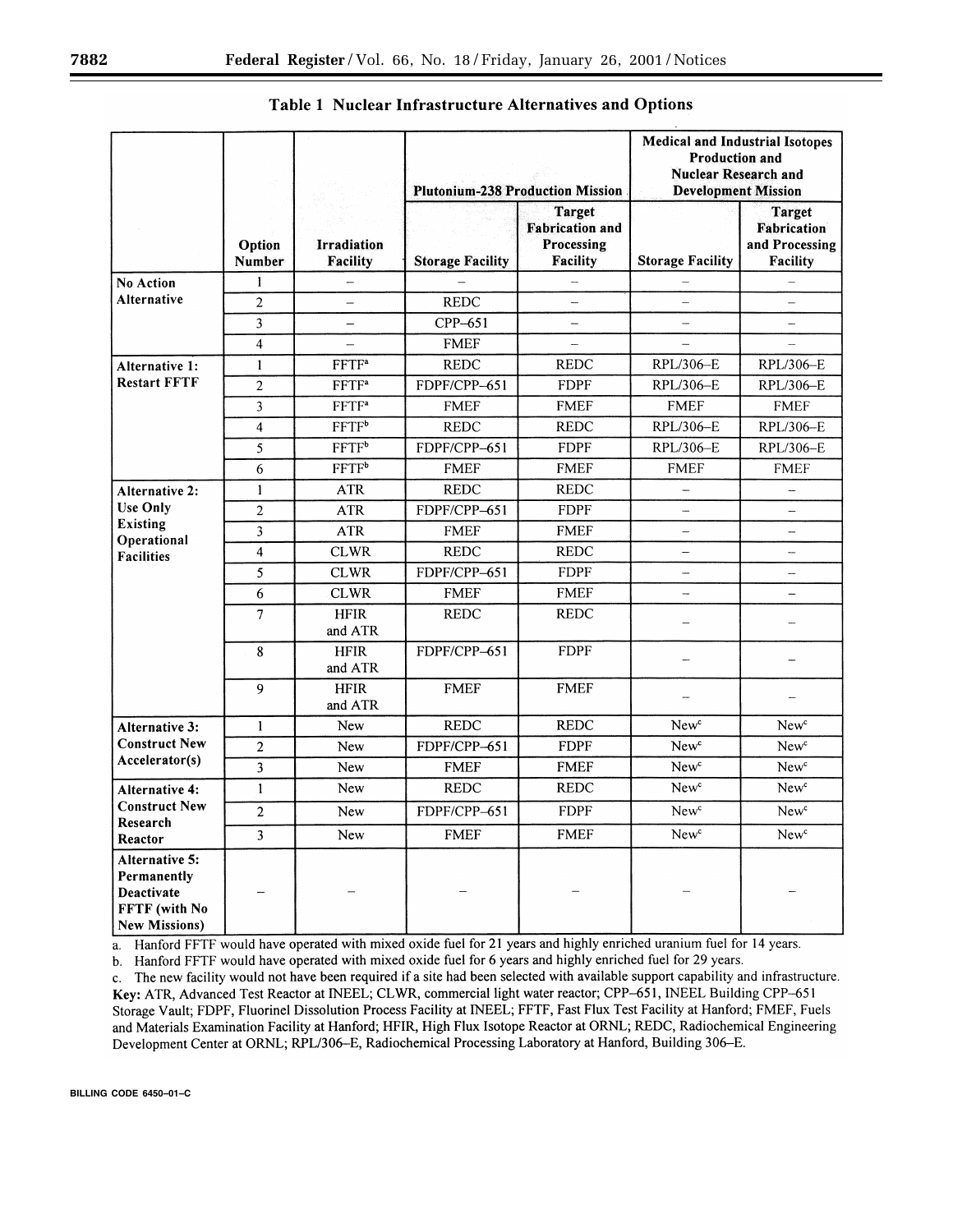Four options were analyzed under the No Action Alternative. If the Department had decided not to reestablish domestic production of plutonium-238, the inventory of neptunium-237 would have had no programmatic value and Option 1 would have been selected. Under this option, neptunium-237 would have been stabilized in solution form at SRS. Had the Department decided to maintain the neptunium-237 inventory for future plutonium-238 production, the neptunium-237 oxide inventory would have been transported from SRS to one of three candidate sites for up to 35 years of storage for possible future use: Option 2, REDC at ORNL; Option 3, Building CPP–651 at INEEL; or Option 4, FMEF at Hanford. The Department's nuclear infrastructure would not have been expanded under the No Action Alternative.

#### *Alternative 1—Restart FFTF*

Under Alternative 1, FFTF at Hanford would have been restarted and operated at a nominal 100 megawatts for 35 years. Production of isotopes and research in civilian nuclear energy would have been the primary missions at FFTF. Targets for medical and industrial isotope production would have been fabricated at one or more facilities at Hanford, irradiated at FFTF, and then returned to the fabrication facility for postirradiation processing. From there, the isotope products would have been sent to commercial pharmaceutical or industrial distributors.

Under this alternative, neptunium-237 would have been transported from SRS to one of the three fabrication/ postirradiation processing facilities shown in Table 1: ORNL (Options 1 and 4), INEEL (Options 2 and 5), or Hanford (Options 3 and 6), where targets would have been fabricated as needed to support U.S. space missions. Following irradiation at FFTF, the irradiated targets would have been returned to the fabrication facility for postirradiation extraction of plutonium-238. Plutonium-238 then would have been transported to Los Alamos National Laboratory (LANL) in New Mexico for use in heat and electric power sources.

Under Alternative 1, raw materials, nonirradiated targets, irradiated targets, and processed materials would have been transported between the locations selected for raw target material acquisition, material storage, target fabrication, target irradiation, and postirradiation processing, as well as the final destination for the medical and industrial isotopes and the plutonium-238 product or various research and development test sites. The six options

under this alternative are associated with the type of nuclear fuel which was to be used for FFTF operations and the specific facilities which were to be used for target fabrication and processing. The first three options (Options 1 through 3) would have involved operating FFTF with mixed oxide fuel for the first 21 years and uranium fuel for the remaining 14 years. Options 4 through 6 would have involved operating FFTF with mixed oxide fuel for the first 6 years and uranium fuel for the remaining 29 years. Environmental impacts that will result from deactivation of FFTF at the end of its operating life are addressed under Alternative 5.

# *Alternative 2—Use Only Existing Operational Facilities*

Under Alternative 2, the Department will use existing operating reactors to produce plutonium-238 for future space missions. The production of medical and industrial isotopes and support for civilian nuclear energy research and development will continue at approximately current levels without expansion of the Department's nuclear infrastructure.

Environmental impacts were estimated for three irradiation facilities: ATR (only) at INEEL (Options 1 through 3), a generic CLWR (Options 4 through 6), and ATR/HFIR at ORNL (Options 7 through 9). ATR, HFIR, and the CLWR would continue their current primary missions under all options of Alternative 2. Production of plutonium-238 will be conducted as a secondary mission on a noninterference basis. Under Alternative 2, Alternative 5 would also be selected and FFTF would be permanently deactivated.

Neptunium-237 will be processed and transported from SRS to the fabrication facility, where it will be stored until fabrication. The NI PEIS evaluates environmental impacts that could result from target fabrication/postirradiation processing at one of three facilities at ORNL (the preferred facility), INEEL, or Hanford (see Table 1). The targets will be irradiated at ATR and HFIR. Environmental impacts that could result from using a CLWR for irradiation services are also included in the NI PEIS. After irradiation, neptunium-237 targets will be transported back to the fabricating facility for postirradiation processing.

Under Alternative 2, nonirradiated targets, irradiated targets, and processed materials will be transported between the locations selected for storage, target fabrication, target irradiation, and postirradiation processing. In addition,

the plutonium-238 product will be transported to LANL.

If DOE proposes specific enhancements of existing facilities in order to implement Alternative 2, further NEPA review would be conducted.

# *Alternative 3—Construct New Accelerator(s)*

Under Alternative 3, one or two new accelerators would have been used for target irradiation. The new accelerator(s) would have been constructed at an existing DOE site(s). Production of isotopes including plutonium-238, and civilian nuclear energy research would have been the primary missions at the new accelerators.

Neptunium-237 would have been transported from SRS to the fabrication facility, where it would have been stored until fabrication. Targets for plutonium-238 production would have been fabricated in one of the three alternative facilities at ORNL (Option 1), INEEL (Option 2), or Hanford (Option 3). The targets would have been irradiated in a new high-energy accelerator and then transported back to the target fabrication facility for postirradiation processing.

Target materials for medical and industrial isotope production would have been stored on site until fabricated into targets in a new support facility located at the same site as the lowenergy accelerator. The targets would have been irradiated in the low-energy accelerator and returned to the new support facility for postirradiation processing. Because Alternative 3 was evaluated at a generic site, site selection was not evaluated as part of the NI PEIS and no credit was taken for any support infrastructure existing at the generic site. It was assumed that a new support facility would be required to support operation of the low-energy accelerator and its missions and the high-energy accelerator civilian nuclear energy research and development missions if both accelerators were located on the same site. While this approach bounds the environmental impact assessment for the implementation of Alternative 3, it overstates the impacts because the NI PEIS integrates the impacts associated with constructing new support facilities and infrastructure that may already be available at the existing site. Had Alternative 3 been selected for implementation, site-specific NEPA reviews would have been conducted prior to site selection.

Under Alternative 3, nonirradiated targets, irradiated targets, and processed materials would have been transported between the locations selected for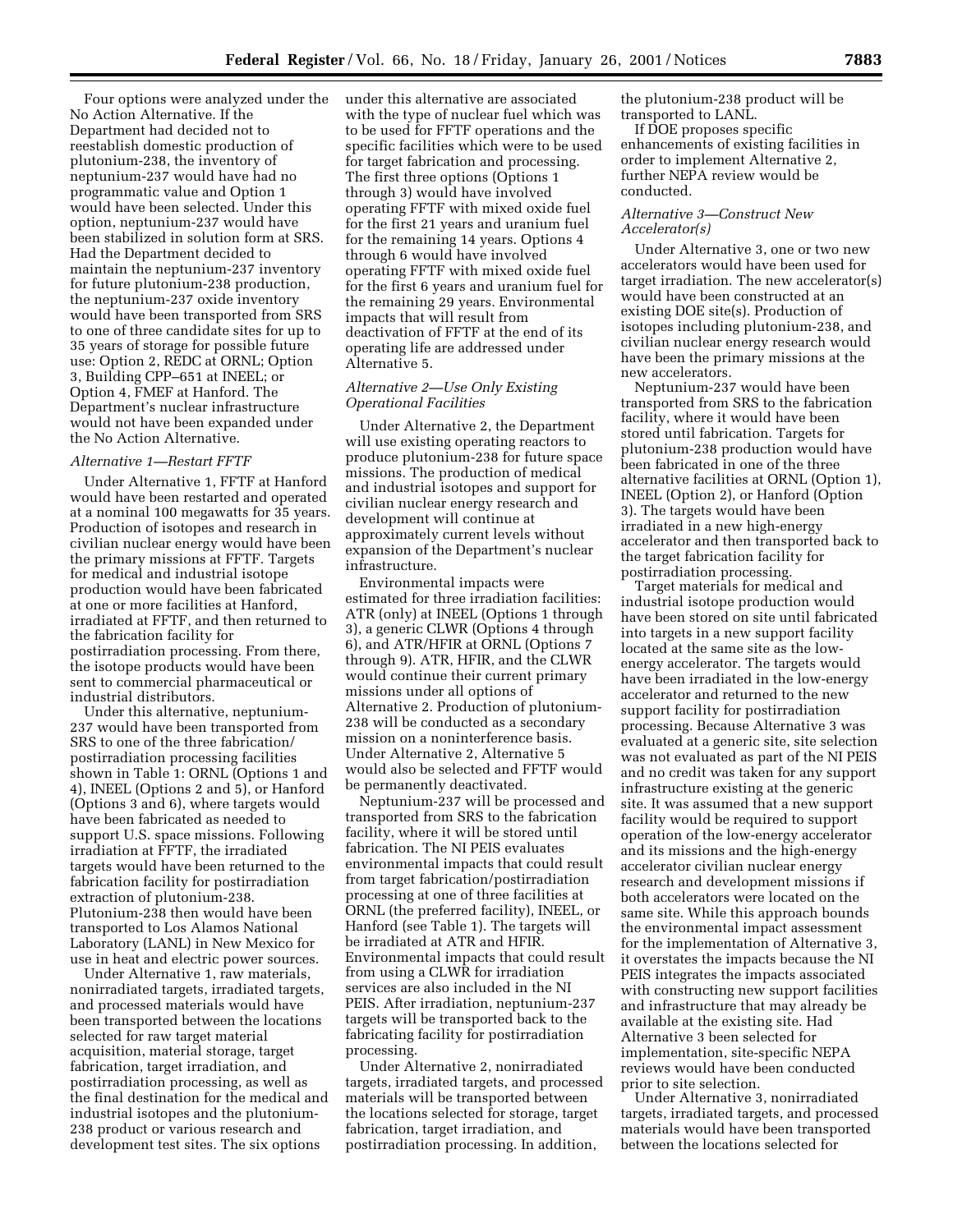storage, target fabrication, target irradiation, postirradiation processing, and the final destination of the plutonium-238. The environmental evaluation of Alternative 3 also included environmental effects resulting from decontamination and decommissioning of the accelerator(s) and the processing facility when the missions are over, as well as deactivation of FFTF at Hanford.

# *Alternative 4—Construct New Research Reactor*

Under Alternative 4, a new research reactor would have been used for target irradiation. The new research reactor would have been constructed at an existing site. Production of isotopes including plutonium-238, and civilian nuclear energy research would have been the primary missions at the new research reactor.

Neptunium-237 would have been transported from SRS to the fabrication facilities where it would have been stored until fabrication. As shown in Table 1, targets for plutonium-238 production would have been fabricated at one of the three facilities at ORNL (Option 1), INEEL (Option 2), or Hanford (Option 3). The targets would have been irradiated in the new research reactor and transported back to the target fabrication facilities for postirradiation processing.

Targets for medical and industrial isotope production would have been fabricated in a new support facility located at the same site as the new research reactor. Target materials would have been stored on site until fabrication. The targets would have been irradiated in the new research reactor and returned to the new support facility for postirradiation processing.

Because Alternative 4 was evaluated at a generic DOE site, site selection was not evaluated as part of the NI PEIS and no credit was taken for any existing support infrastructure at the site. It was assumed that a new support facility would be required to support the new research reactor. While this approach bounds the environmental impact assessment for the implementation of Alternative 4, it overstates the impacts because the NI PEIS integrates the impacts associated with constructing new support facilities and infrastructure that may already be available at the existing site. If selected, this alternative would require site-specific NEPA reviews to be completed prior to site selection.

Under Alternative 4, nonirradiated targets, irradiated targets, and processed materials would have been transported between the locations selected for

storage, target fabrication, target irradiation, postirradiation processing, and the final destination of the plutonium-238. The environmental evaluation of Alternative 4 also included environmental effects resulting from decontamination and decommissioning the research reactor and the processing facility when the missions are over, as well as deactivation of FFTF at Hanford.

#### *Alternative 5—Permanently Deactivate FFTF with No New Missions*

Under Alternative 5, the Department would have permanently deactivated FFTF, with no new missions. Medical and industrial isotope production and civilian nuclear energy research and development missions at existing facilities would have continued at current levels. The Department's nuclear facilities infrastructure would not have been enhanced.

#### **IV. Preferred Alternative**

The Council on Environmental Quality (CEQ) regulations require an agency to identify its preferred alternative(s) in the final environmental impact statement (40 CFR 1502.14(e)). The preferred alternative is the alternative that the agency believes would fulfill its statutory mission, giving consideration to environmental, economic, technical, and other factors. Consequently, to identify a preferred alternative, the Department developed information on potential environmental impacts, costs, policy issues, and technical and schedule risks for the alternatives described in the NI PEIS. The NI PEIS provides information on environmental impacts. Cost, nonproliferation policy, and various technical reports have also been prepared and are available for public review in the Department's reading rooms.

The Department's Preferred Alternative, as identified in the Final NI PEIS, was to apply its existing infrastructure to pursue missions outlined in the NI PEIS. Under this approach, the Department would consider opportunities to enhance its existing facilities to maximize the agency's ability to address future mission needs.

Under the Preferred Alternative, the Department would reestablish domestic production of plutonium-238, as needed, to support U.S. space explorations. As discussed in NI PEIS, Chapter 1, Section 1.2.2, reestablishing a domestic plutonium-238 production capability would ensure that the United States has a long-term, reliable supply of this material. ATR in Idaho and HFIR in

Tennessee would be used, as appropriate, to irradiate targets for this purpose without interfering with either reactor's primary mission. The Preferred Alternative includes fabricating and processing targets for the production of plutonium-238 at REDC at ORNL.

The Preferred Alternative also addressed the future of FFTF. While the Department recognizes that this facility has unique capabilities, the Preferred Alternative noted the absence of commitments from other agencies, the private sector or other governments that would clearly justify restarting the facility, and accordingly proposed to permanently deactivate FFTF.

In the absence of commitments that would justify the restart of FFTF or the construction of new facilities as proposed under Alternatives 3 and 4, the Department anticipates that its current infrastructure will serve the needs of the research and isotope communities for the next 5–10 years. In particular, DOE will consider opportunities to enhance its effort to provide medical and research isotopes. If significantly larger amounts of isotopes are required in the future, the Department would rely on the private sector to fulfill these needs.

As a potential option for the longerterm future, the Department proposes to work over the next 2 years to establish a conceptual design for an Advanced Accelerator Applications (AAA) facility. Such a facility, which would be used to evaluate spent fuel transmutation, conduct various nuclear research missions, and ensure a viable backup technology for the production of tritium for national security purposes, was proposed and initial work funded in the fiscal year 2001 Energy and Water Appropriation Act. If the Department proposes specific enhancements of existing facilities or development of the AAA facility, further NEPA review would be conducted.

## **V. Alternatives Considered But Dismissed**

In developing a range of reasonable alternatives, the Department examined the capabilities and available capacities of more than 40 candidate irradiation facilities and 30 processing facilities at existing and planned nuclear research facilities (accelerators, reactors, and processing hot cells) that could potentially be used to support one or all of the isotope production and research missions.

Irradiation capabilities of existing government, university, and commercial irradiation facilities were evaluated to determine whether they could adequately support the nuclear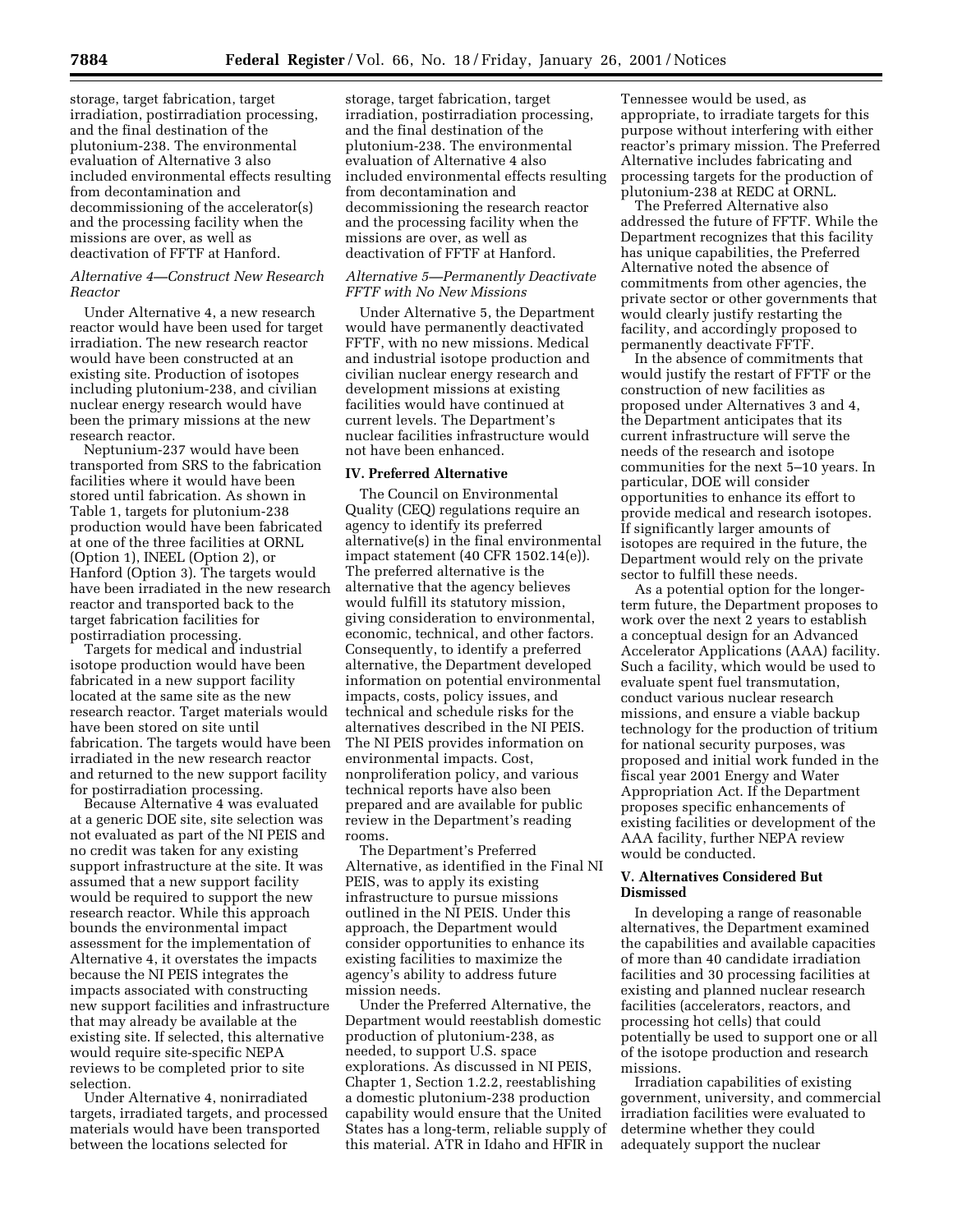infrastructure missions. Some of the irradiation facilities were dismissed from further evaluation because they lacked technical capability or available capacity. Reasons for dismissal included lack of availability, lack of steady-state neutrons, or insufficient power levels to support steady-state neutron production. Facilities were similarly dismissed if existing capacity was fully dedicated to existing missions, or if use of existing capacity to support the NI PEIS alternatives would impact existing missions.

Numerous existing U.S. processing hot cell facilities possess the capabilities and capacity to support the nuclear infrastructure. Given this general availability, and to minimize transportation costs, only existing processing facilities that are collocated at candidate irradiation facility sites (i.e., ORNL, INEEL, and Hanford) were evaluated in the NI PEIS. Although multiple processing facilities exist at each of these sites, only the most suitable facilities in terms of capability, capacity, and availability were given further consideration.

#### **VI. Summary of Environmental Impacts**

The environmental impact analysis in the NI PEIS addressed resource areas pertinent to the sites considered. Impacts were assessed for land resources, noise, air quality, water resources, geology and soils, ecological resources, cultural and paleontological resources, socioeconomics, environmental justice, and waste management. Radiological and nonradiological impacts to workers and the public that could result from construction, normal operations, and accidents were addressed. Environmental impacts of current, proposed, and reasonably foreseeable activities at candidate sites were included in cumulative impacts.

The only resource area that could be significantly impacted by the implementation of any of the alternatives is water use associated with the construction of new facilities. Because no specific site was selected under Alternatives 3 and 4, potential impacts from construction could not be fully evaluated. In the absence of new construction, implementation of the alternatives would not significantly affect water use.

The largest effect on air quality would also occur during construction activities. Under operating conditions, for all alternatives and options, air quality impacts would have been small in comparison with the most stringent standards.

None of the alternatives would have had significant impact on regional economic areas or community services at Hanford, INEEL, and the Oak Ridge Reservation (ORR). Socioeconomic impacts at the generic sites could not be evaluated in detail because areas potentially affected under Alternatives 3 and 4 could vary widely in demographic and economic composition.

Maximum transportation impacts from normal operations for all alternatives and options were calculated to be 0.21 latent cancer fatalities for radiological risks and 0.008 fatalities for vehicle emissions. Maximum impacts from transportation accidents were calculated to be 0.53 latent cancer fatalities for radiological risks and 0.19 fatalities for vehicle collisions. All calculated risks were less than 1 fatality for the 35-year mission.

None of the alternatives at existing candidate sites would have had a significant effect on land use, visual resources, noise, water quality, geology and soils, ecology, cultural resources, and environmental justice. Implementation of the alternatives at one or more generic sites could potentially have resulted in significant impacts in one or more of these resource areas.

The maximum amount of waste generated by waste type under any alternative or option would have been 380 cubic meters of transuranic waste; 5,200 cubic meters of low-level waste; 430 cubic meters of mixed low-level waste; 3,300 cubic meters of hazardous waste; and  $1.1 \times 10^{-7}$  cubic meters of nonhazardous waste. The maximum amount of spent nuclear fuel produced would have been 16 metric tons (heavy metal). Hazardous waste generated under any of the alternatives or combination of alternatives could have been managed under the Department's existing waste management infrastructure. The environmental evaluation provided in the NI PEIS assumed that transuranic waste results from processing irradiated targets. The Department will consider whether the waste that results from processing irradiated neptunium-237 targets should be classified as high-level or transuranic waste. Regardless of the classification, the physical characteristics of the waste generated are the same and waste management activities will be the same.

The maximum calculated radiological risk to the public from normal facility operations for any alternative or option was 0.0039 latent cancer fatalities. The maximum radiological risk to the public from accidents was calculated at 0.54 latent cancer fatalities. The maximum cancer risk from hazardous chemicals

under normal operations was calculated to be  $2.6 \times 10^{-7}$  and the maximum hazard index was estimated to be 0.0064. All risks were found to be small and no latent cancer fatalities would be expected to result from implementation of the alternatives at any candidate site.

# **VII. The Environmentally Preferable Alternative**

Environmental impacts, including human health and safety, transportation, socioeconomics, and environmental justice, were estimated to be small for all of the alternatives and did not provide a reasonable basis for discriminating among alternatives. The No Action Alternative and Alternative 5 were found to have the least environmental impact, but neither of these alternatives would have satisfied the Department's missions. Depending on the selected site, new construction could involve previously undisturbed land with a potential direct loss of wetlands and impacts on cultural and paleontological resources, local employment and regional economic conditions, and air quality.

#### **VIII. Other Considerations**

#### *Public Input*

Approximately 3,500 communications, some with multiple comments, on the Draft NI PEIS were received via U.S. mail, e-mail, fax, and telephone. During the 52-day comment period, DOE held seven hearings to discuss the proposed action and to receive oral and written comments on the Draft NI PEIS. These hearings were held at Oak Ridge, Tennessee; Idaho Falls, Idaho; Hood River, Oregon; Portland, Oregon; Seattle, Washington; Richland, Washington; and Arlington, Virginia. These comments addressed a variety of topics and provided a wide range of views. The general focus of these communications was: (1) Support for deactivation of FFTF; (2) support for restarting FFTF; (3) concerns that a compelling case for the purpose and need was lacking; (4) concerns that restarting FFTF would hinder Hanford cleanup efforts and would be a violation of the Hanford Tri-Party Agreement; and (5) perceptions that production of plutonium-238 would violate U.S. nonproliferation policies. Volume 3 of the NI PEIS provides the Department's responses to these comments. Changes to the Draft NI PEIS that resulted from comments received from the public are discussed in Section 1.8 of the Final NI **PEIS.**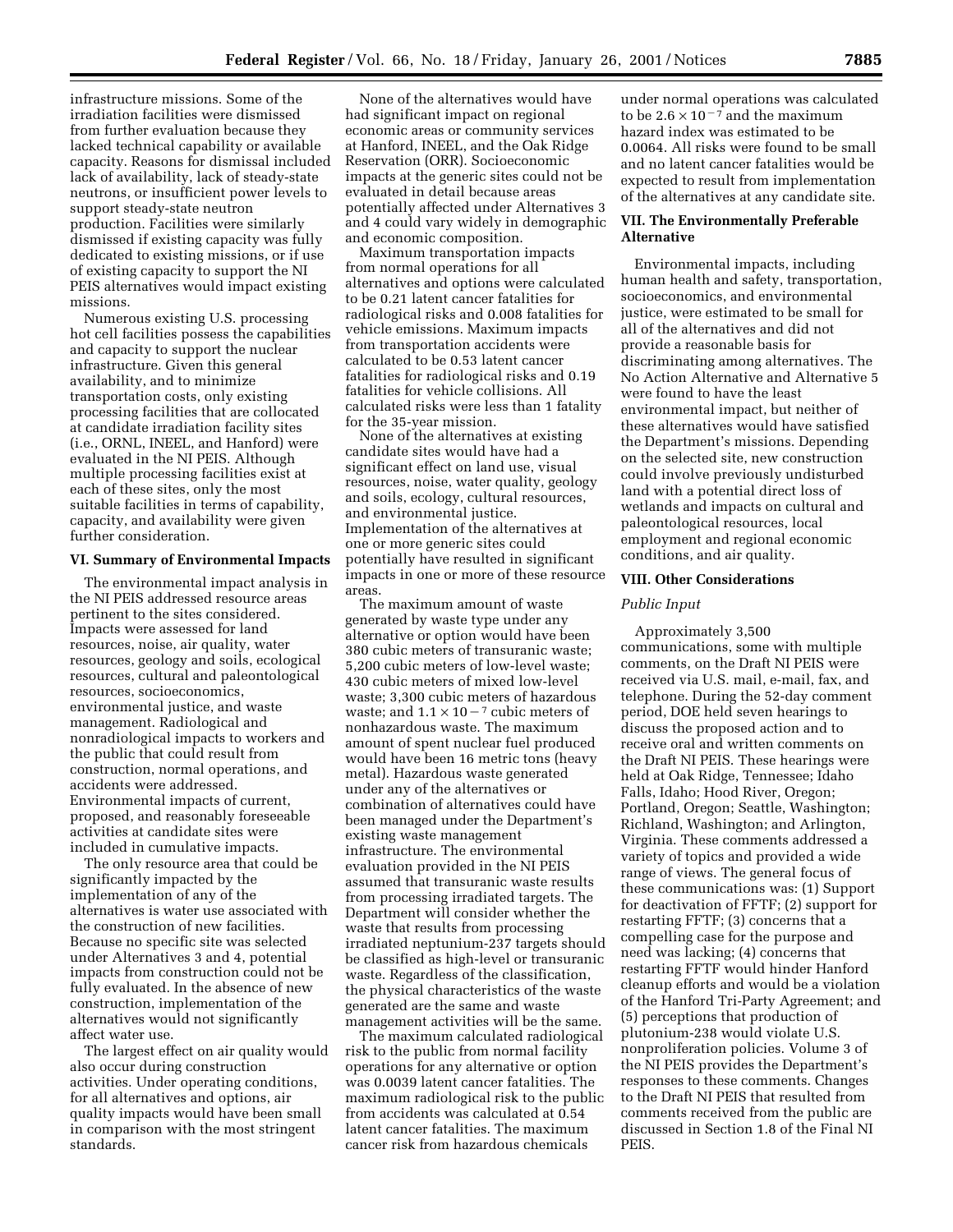#### *Costs*

The costs of implementing each of the alternatives identified in the NI PEIS are analyzed in the Department's cost study, Cost Report for the Alternatives Presented in the Draft Programmatic Environmental Impact Statement for Accomplishing Expanded Civilian Nuclear Energy Research and Development and Isotope Production Missions in the United States, Including the Role of the Fast Flux Test Facility, dated August 2000. Table 2 presents the range of costs for each of the NI PEIS alternatives. The range of costs for a specific alternative reflects cost differences between options. The FFTF restart implementation costs were assessed with and without the cost for permanently deactivating FFTF.

# *Nonproliferation Impacts*

The Department's Office of Arms Control and Nonproliferation completed an assessment of the nuclear weapons nonproliferation impacts for each of the alternatives. Results of this assessment are provided in a report dated September 2000, Nuclear Infrastructure Nonproliferation Impact Assessment for Accomplishing Expanded Civilian Nuclear Energy Research and Development and Isotope Production Missions in the United States, Including the Role of the Fast Flux Test Facility (DOE/NE–0119). This assessment showed that none of the alternatives was unacceptable from a nonproliferation point of view. Some of the alternatives and options exhibit a more favorable nonproliferation posture than others. The No Action Alternative and other alternative options that

incorporate neptunium-237 and plutonium-238 processing at FDPF raised nonproliferation concerns related to supporting negotiation of a verifiable Fissile Material Cutoff Treaty (FMCT) and the potential for international monitoring. FDPF is currently excluded from international monitoring for reasons of national security. Since it is not known whether a Russian facility would be made available for international monitoring, as a result of past and ongoing national security programs at the facility, there is significant uncertainty as to whether international monitoring would be permitted in a Russian Pu-238 processing facility. In addition, the continued production of fresh and recycled neptunium in the Russian nuclear program raises a significant nonproliferation concern.

# Table 2 Range of Costs for Implementing NI PEIS Alternative Options

| Alternative                                                        | <b>Implementation Cost</b><br>(\$ millions) | <b>Annual Operating Cost</b><br>(\$ millions) |
|--------------------------------------------------------------------|---------------------------------------------|-----------------------------------------------|
| No Action                                                          | $0 - 28$                                    | $50 - 52$                                     |
| Alternative 1 - Restart FFTF                                       | $392 - 432$ <sup>a</sup><br>$673 - 713^{b}$ | $82 - 91$                                     |
| Alternative 2 - Use Only Existing Operational Facilities           | $328 - 383^{b}$                             | $15 - 24$                                     |
| Alternative 3 - Construct New Accelerator(s)                       | $1.490 - 1.530$                             | 77-86                                         |
| Alternative 4 - Construct New Research Reactor                     | $708 - 746^{\circ}$                         | 58-67                                         |
| Alternative 5 - Permanently Deactivate FFTF (with No New Missions) | 281 <sup>b</sup>                            | $\theta$                                      |

Does not include cost to permanently deactivate FFTF.

Includes \$281 million for permanently deactivating FFTF.

#### **IX. Comments on the Final NI PEIS**

The Department received comments from about 130 individuals and/or organizations after publication of the Final NI PEIS. Many of the commentors opposed the selection of the Preferred Alternative.

Approximately 50 comments have been received that support the restart of FFTF. These comments supported one or more missions, including the production of medical isotopes and plutonium-238; stated that deactivation of FFTF would take money away from Hanford's cleanup mission; stated that the talented resource pool of personnel at Hanford would be drained if FFTF were shut down; requested reconsideration of permanent shutdown; protested the Preferred Alternative in favor of FFTF restart;

requested deferring the shutdown decision until the incoming administration could consider it; and stated that the selection of the Preferred Alternative was purely a political decision.

Several members of the Washington Congressional delegation wrote to the Secretary suggesting that the Department had not given industry a clear opportunity to propose use of the FFTF and advocated a formal solicitation process before action was taken to deactivate the reactor. Other comments that expressed opposition to, or concerns about FFTF activation included the following:

• Letters from national cancer patient organizations (National Association of Cancer Patients and the Children's Cancer Committee) appealing the decision to deactivate FFTF.

• A letter from the Japan Atomic Energy Commission stating Japanese concerns about the loss of FFTF.

• A letter from NASA stating its interest in DOE maintaining the capability to develop space reactor technology.

• A letter from DuPont stating its interest in FFTF operation to produce medical isotopes.

• A letter from a law firm to the Secretary on behalf of Benton County, Washington urging stating the Department to prepare a supplemental PEIS prior to issuance of the Record for Decision.

About 20 comments were received that supported the permanent deactivation of FFTF, stating that it was the right decision for economic, safety, and environmental reasons.